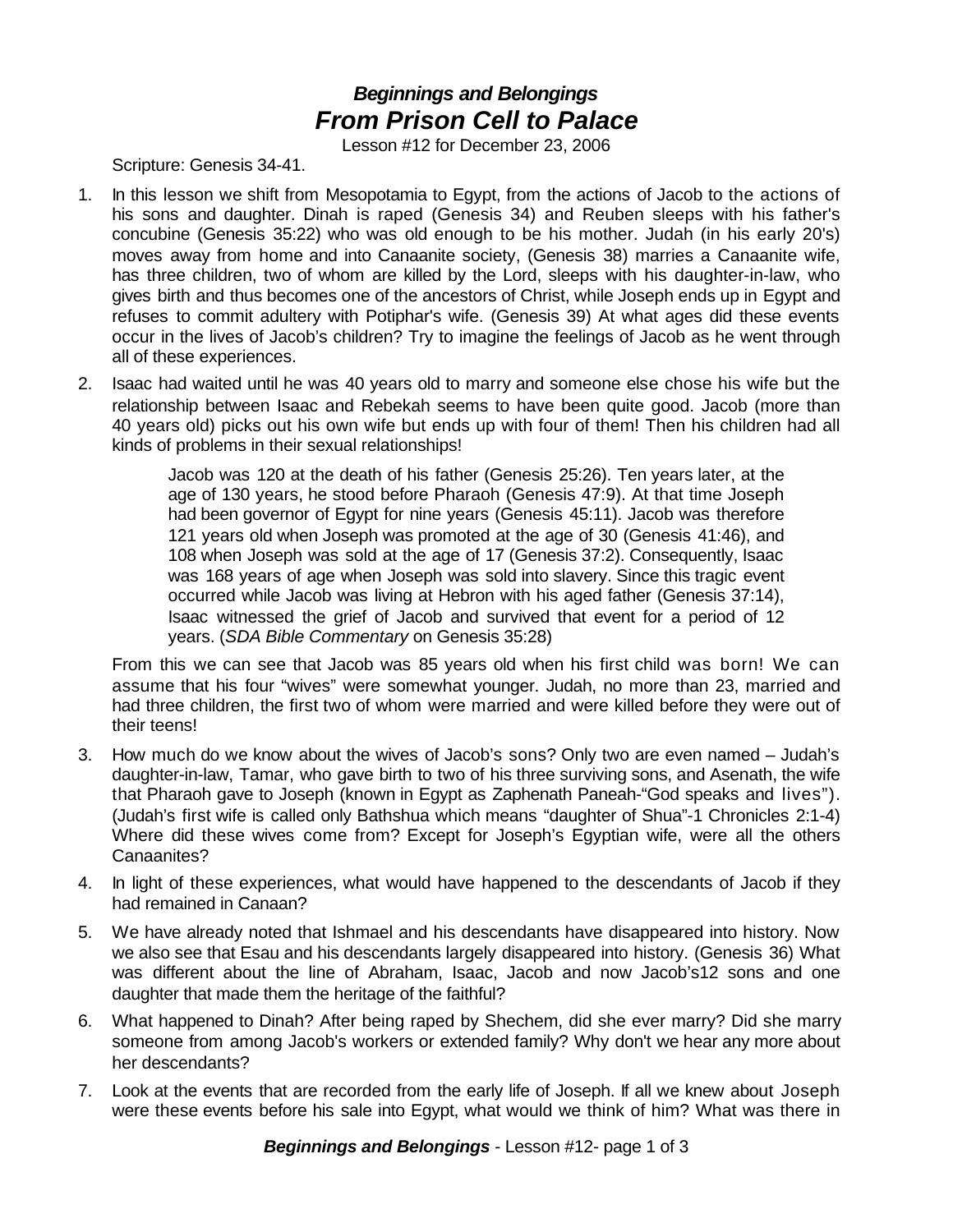the early life of Joseph that prepared him in any special way for his future?

8. How much do you think the lives of the sons of Jacob were affected by the relationship between their father and their various mothers?

> As these sons arrived at manhood they developed serious faults. The results of polygamy were manifest in the household. This terrible evil tends to dry up the very springs of love, and its influence weakens the most sacred ties. The jealousy of the several mothers had [209] embittered the family relation, the children had grown up contentious and impatient of control, and the father's life was darkened with anxiety and grief. {PP 208.3}

- 9. What specific events made the sons of Jacob even more jealous of Joseph?
- 10. Read Genesis 38. Why do you think this story is included in the record? Wouldn't it have been better to leave it out? These are the ancestors of the royal line of David and the ancestors of Jesus Christ! Is Jesus trying to make sure we understand the deficiencies of his human ancestors?
- 11. Read Genesis 38:6-9. What did the first two sons of Judah do? They could not have been more than teenagers when they were married. What does the Bible mean when it says God killed them? Was Onan's behavior serious enough to be killed? Why do you think Judah sent Tamar back home to live with her parents after his first two sons died? Why do you think Tamar became pregnant from one intercourse? Did God have anything to do with that? It was from that specific relationship that the royal line descended! Why do you think Judah was living apart from the rest of his family at that time?
- 12. Contrast the behavior of Reuben and Judah with that of Joseph down in Egypt. Why were the brothers so different in their behavior?
- 13. In light of what we know so far, what do you think would have happened if Jacob and his family had remained in Canaan? Did God take the family of Jacob down to Egypt in order to preserve them from intermingling with the Canaanites and disappearing from history?

## 14. **What would we do with a family like this in the University Church?**

- 15. Returning to the story of Joseph, why do you think his brothers hated him so much? Why do you think Joseph reported their bad behavior to their father? Was he trying to gain favor with his father or did he have a more righteous objective? Compare the story of Jacob's early experience with that of Joseph's. What was it that ultimately made these two stand out for their moral character? Was it the adversity that they were forced to go through? What does adversity do to a person?
- 16. Why do you think Jacob favored Joseph? Could he see something different in Joseph's character?

In Joseph, Jacob sees a thirst and hunger for God. Joseph has a far different character than his brothers. A spirit of godliness dwells in him; he is pure, joyous, active, diligent, morally earnest, gentle, faithful, and truthful. He takes to heart the story that his father tells of God's mercy and Providence, and his heart yearns for God. Jacob sees the same love for God in his son that he himself holds so precious. No wonder Jacob loves him so! *Adult Teachers Sabbath School Bible Study Guide*, p. 141

There was one, however, of a widely different character--the elder son of Rachel, Joseph, whose rare personal beauty seemed but to reflect an inward beauty of mind and heart. Pure, active, and joyous, the lad gave evidence also of moral earnestness and firmness. He listened to his father's instructions, and loved to